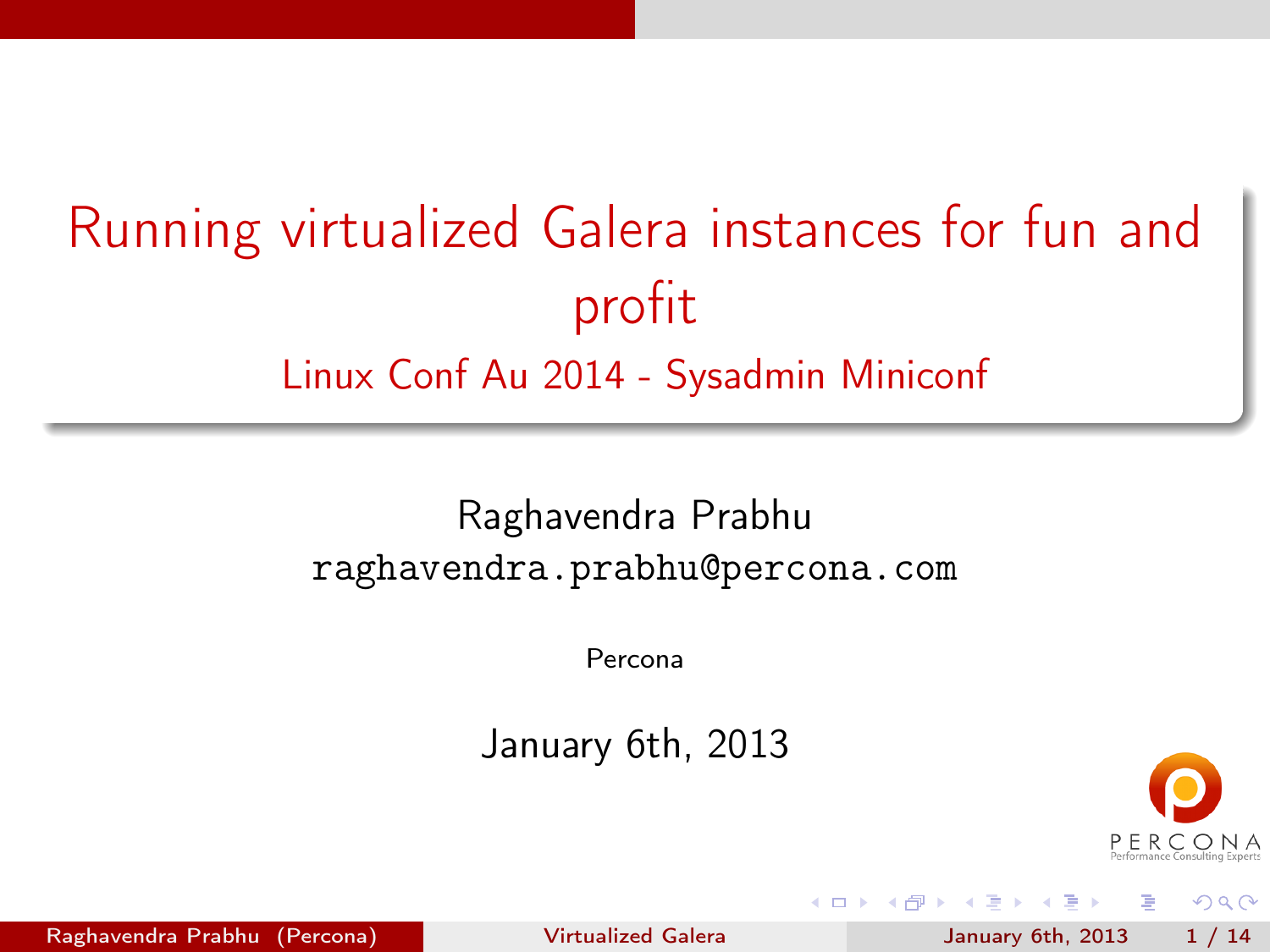## Outline











G.

 $299$ 

Raghavendra Prabhu (Percona) [Virtualized Galera](#page-0-0) January 6th, 2013 2 / 14

 $($  ロ )  $($  何 )  $($  ヨ )  $($  ヨ  $)$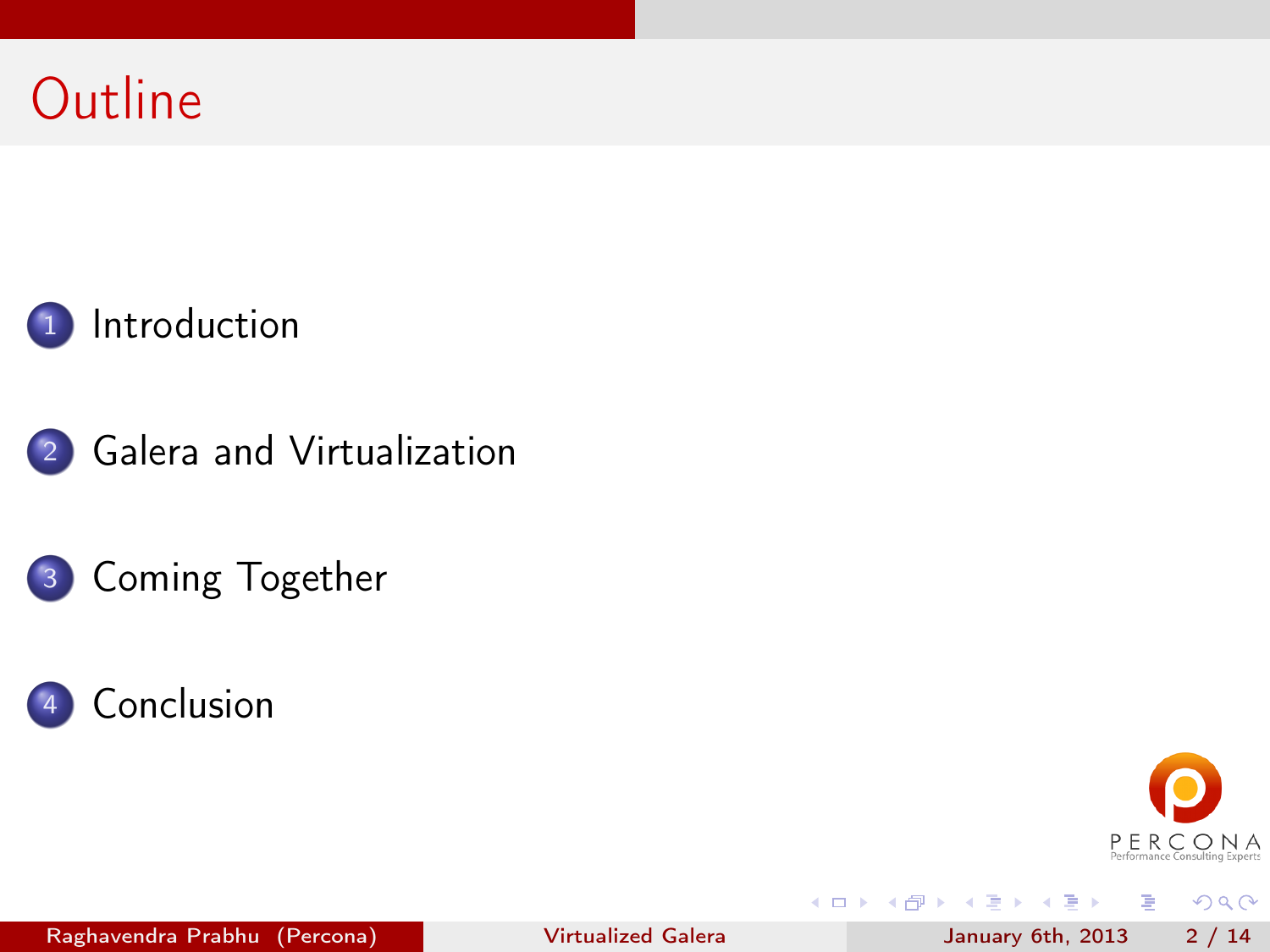#### Overview

- **•** Synchronous replication
- **Galera and PXC**
- **•** Virtualization
- **•** High Availability
- **•** Commonality



÷.

<span id="page-2-0"></span> $QQ$ 

 $A \equiv \mathbf{1} \times A \equiv \mathbf{1}$ 

4 0 8 ∢母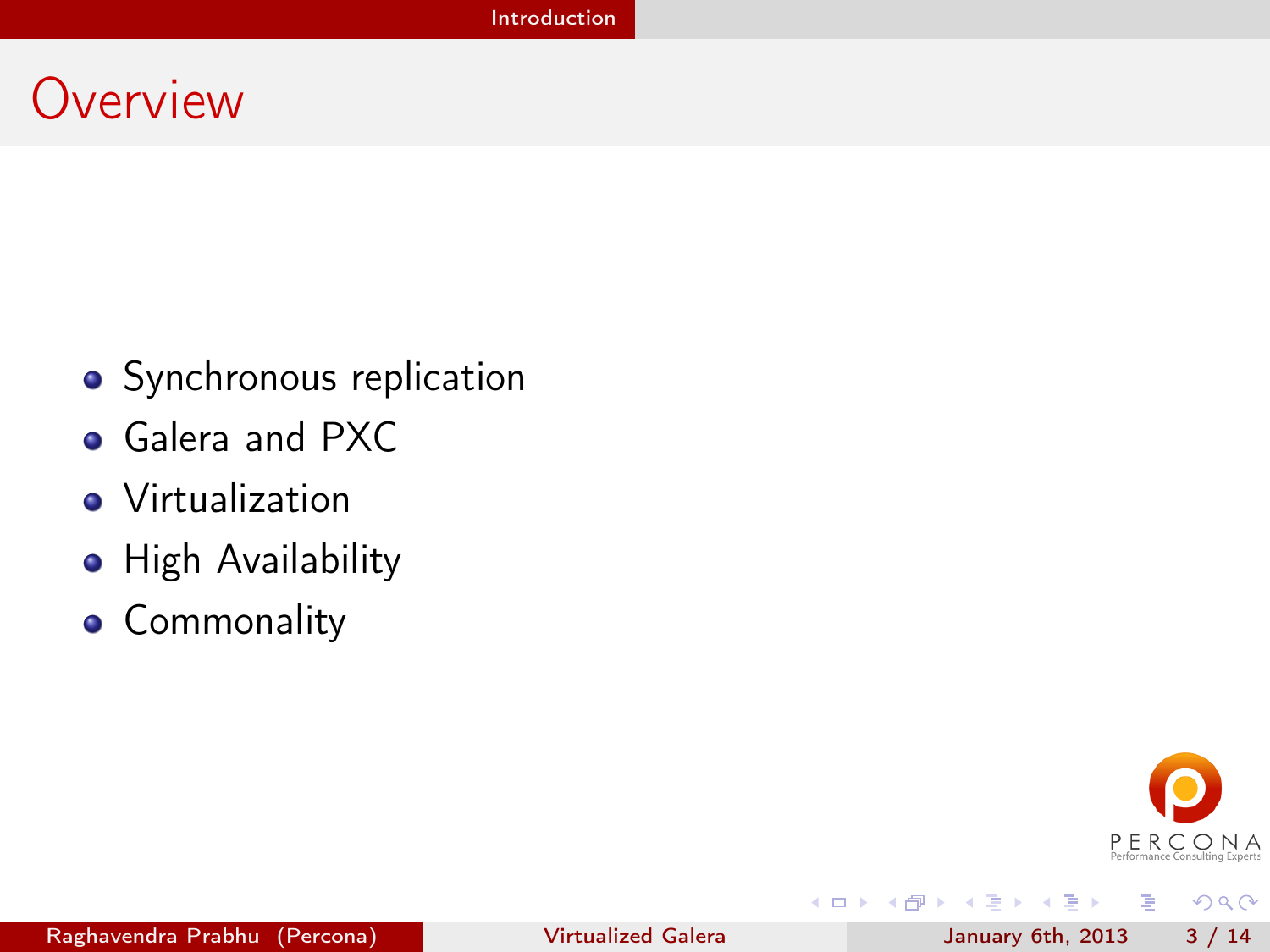# Galera/PXC

- What are they
- How do they work
- MySQL Compatibility
- Synchronous replication
	- Others
		- Google F1/Spanner
		- MySQL NDB
	- Sharding?



<span id="page-3-0"></span> $QQ$ 

э

 $\mathcal{A} \cap \mathbb{P} \rightarrow \mathcal{A} \supseteq \mathcal{A} \rightarrow \mathcal{A} \supseteq \mathcal{A}$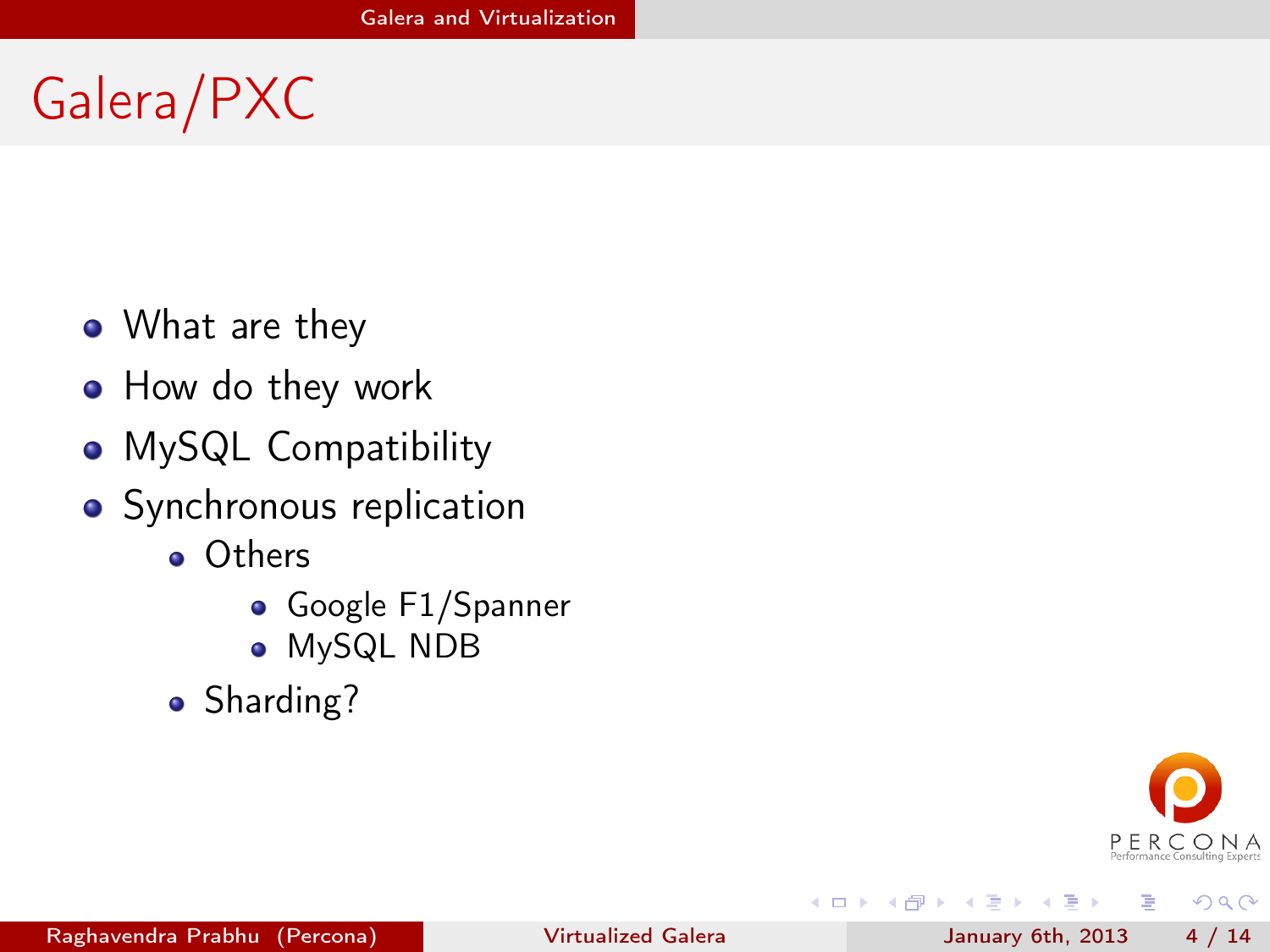## Virtualization

#### • Popular solutions

- Xen, KVM, OpenStack
- Containers LXC, Docker, ZeroVM
	- Application-isolated virt
- **•** Application
- **o** Constraints
- Advantages
- Data-centers
	- WSCs and clusters



э

<span id="page-4-0"></span> $QQ$ 

医下环医下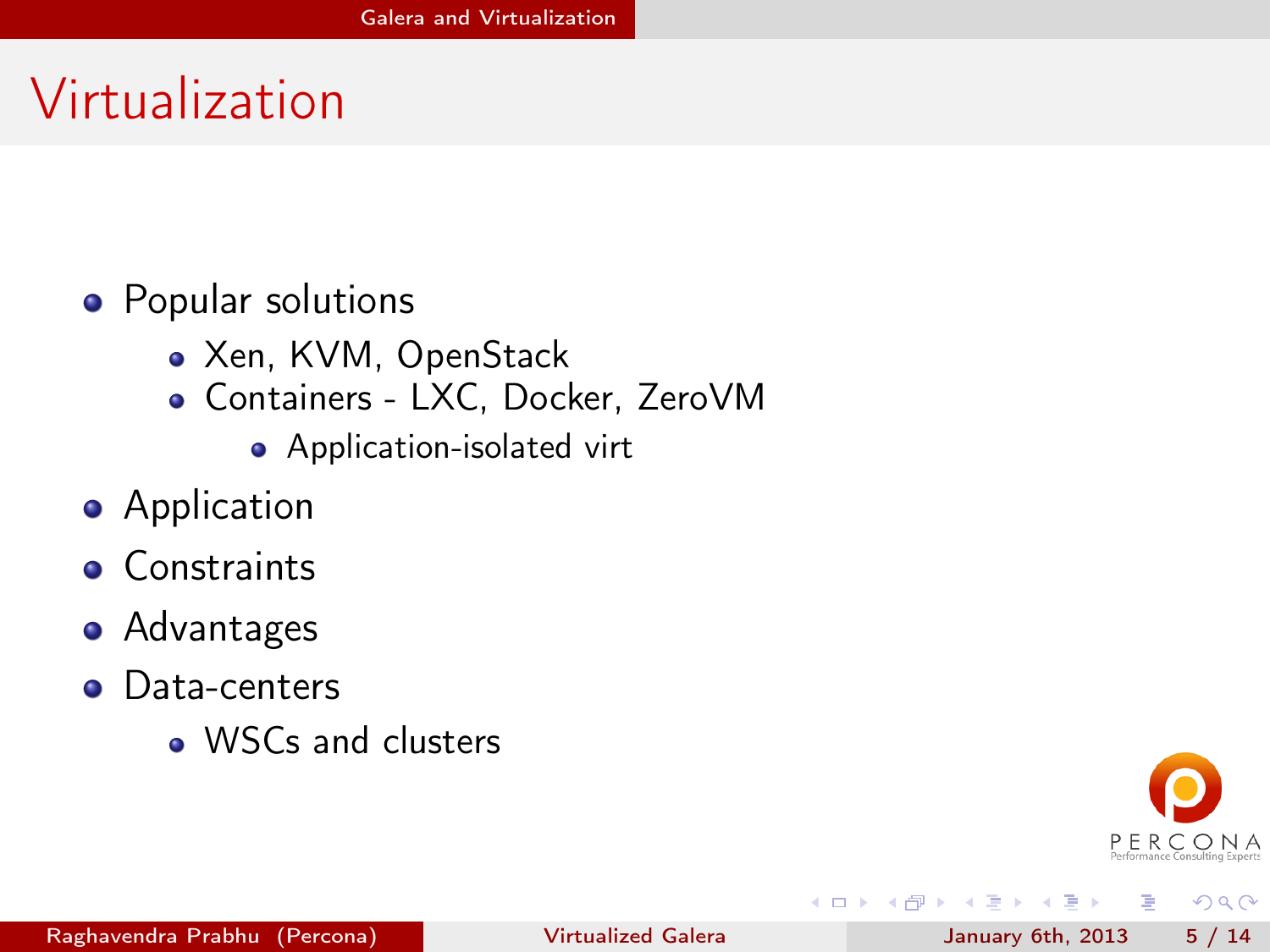### Warehouse-scale

- **o** Clusters
	- Hadoop, Manta et.al.
- Different from normal data-centers
	- Why?
	- Homogenity of hardware and stacks
	- **Demands and constraints**



э

<span id="page-5-0"></span> $QQ$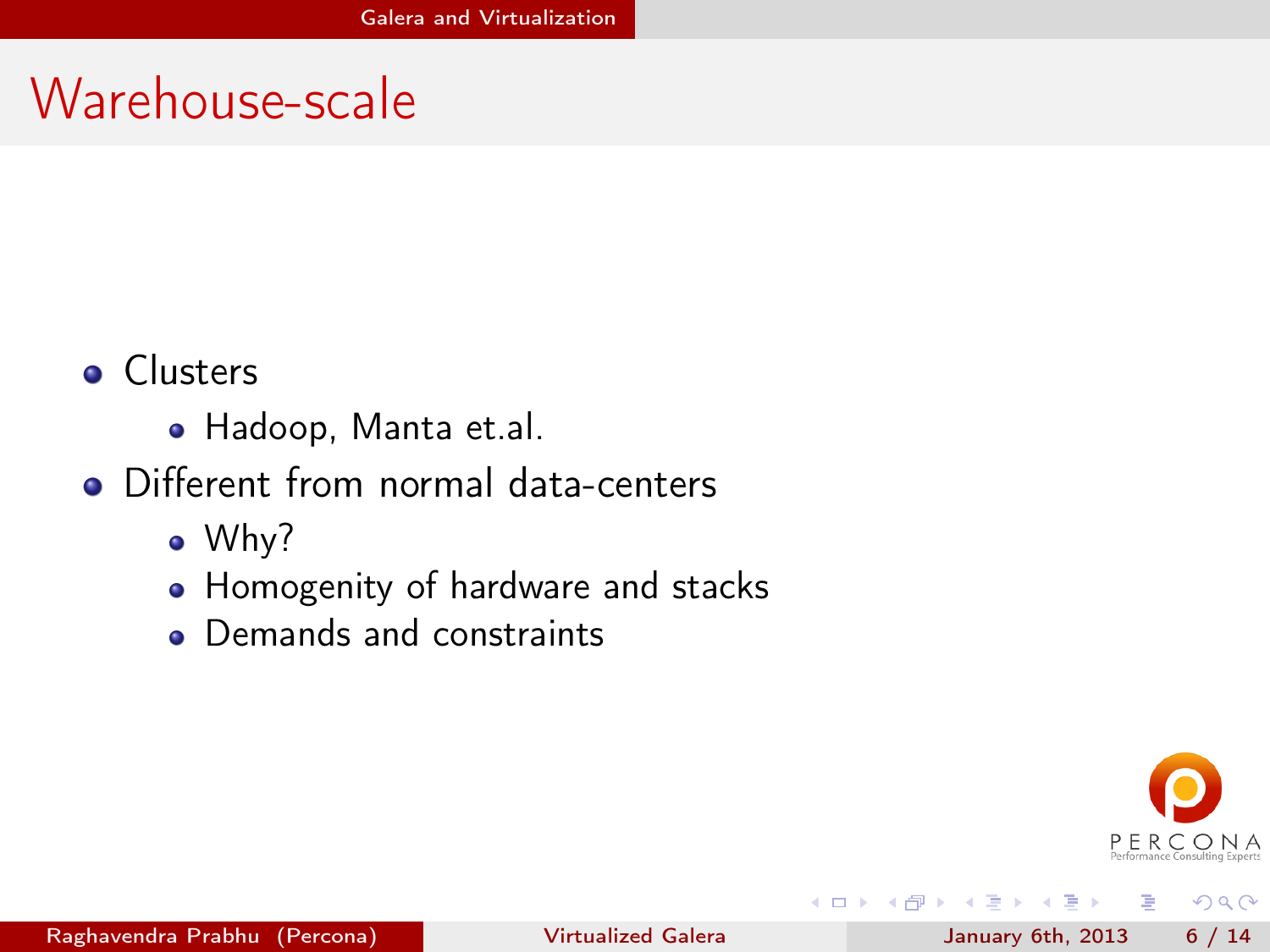#### Current scenario

**• Popular Solutions** 

- GlusterFS: FUSE
- Sheepdog: QEMU
- Application level clustering
	- How is this different
		- Can work with them
	- Galera and others
		- Hadoop
		- {No,New,}SQL
		- Mapreduce/Compute



<span id="page-6-0"></span> $\Omega$ 

- 4 重 8 - 4 重 8

4 **D** F ∢●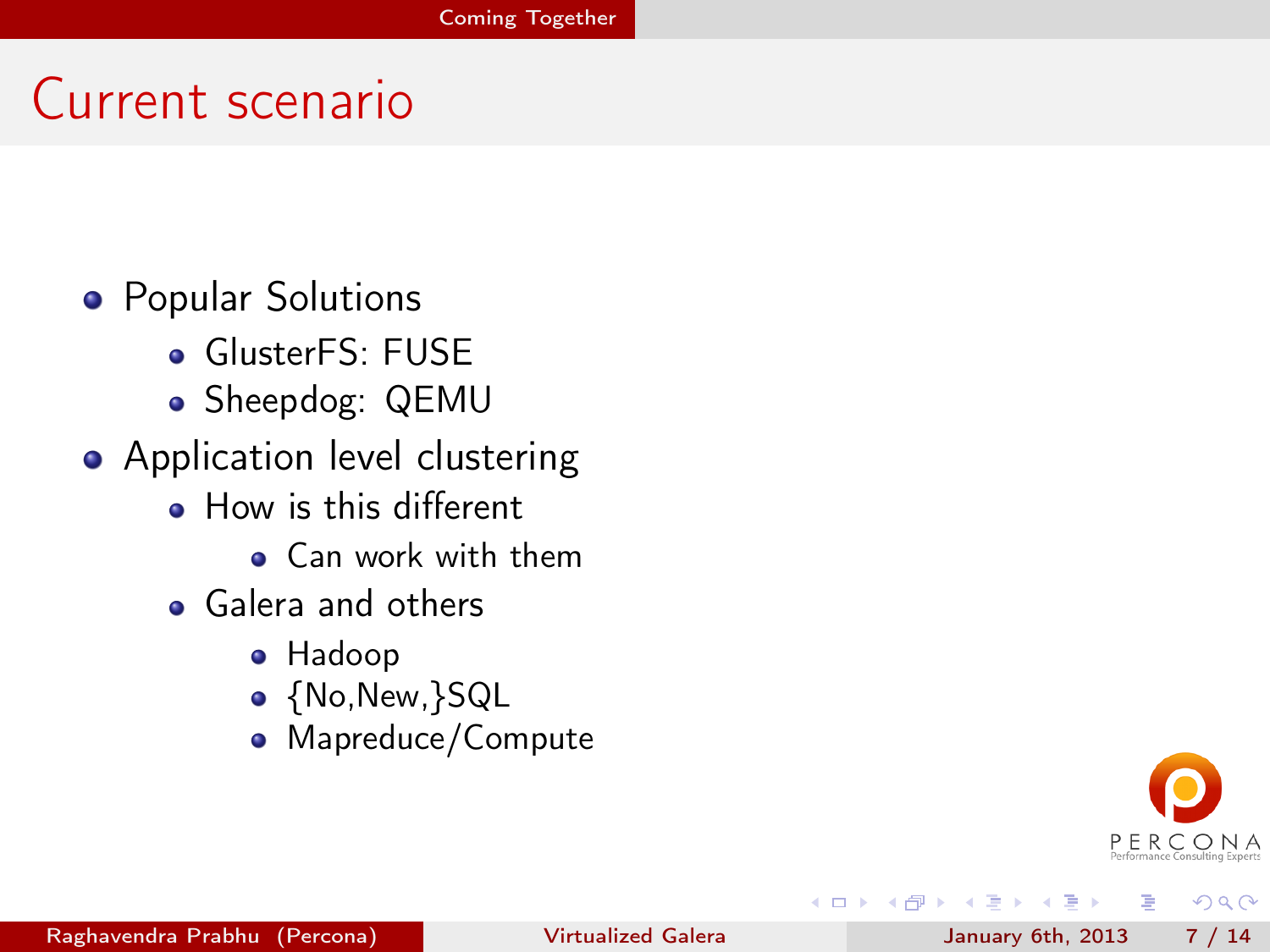### **Scenarios**

- **•** Necessity
	- Hardware of today
		- **•** Saturation
		- WSC
	- High Availability
		- **•** Migration
		- WANs
	- **•** Isolation
		- **•** Hosting



G.

<span id="page-7-0"></span> $2990$ 

K ロ K K 御 K K 君 K K 君 K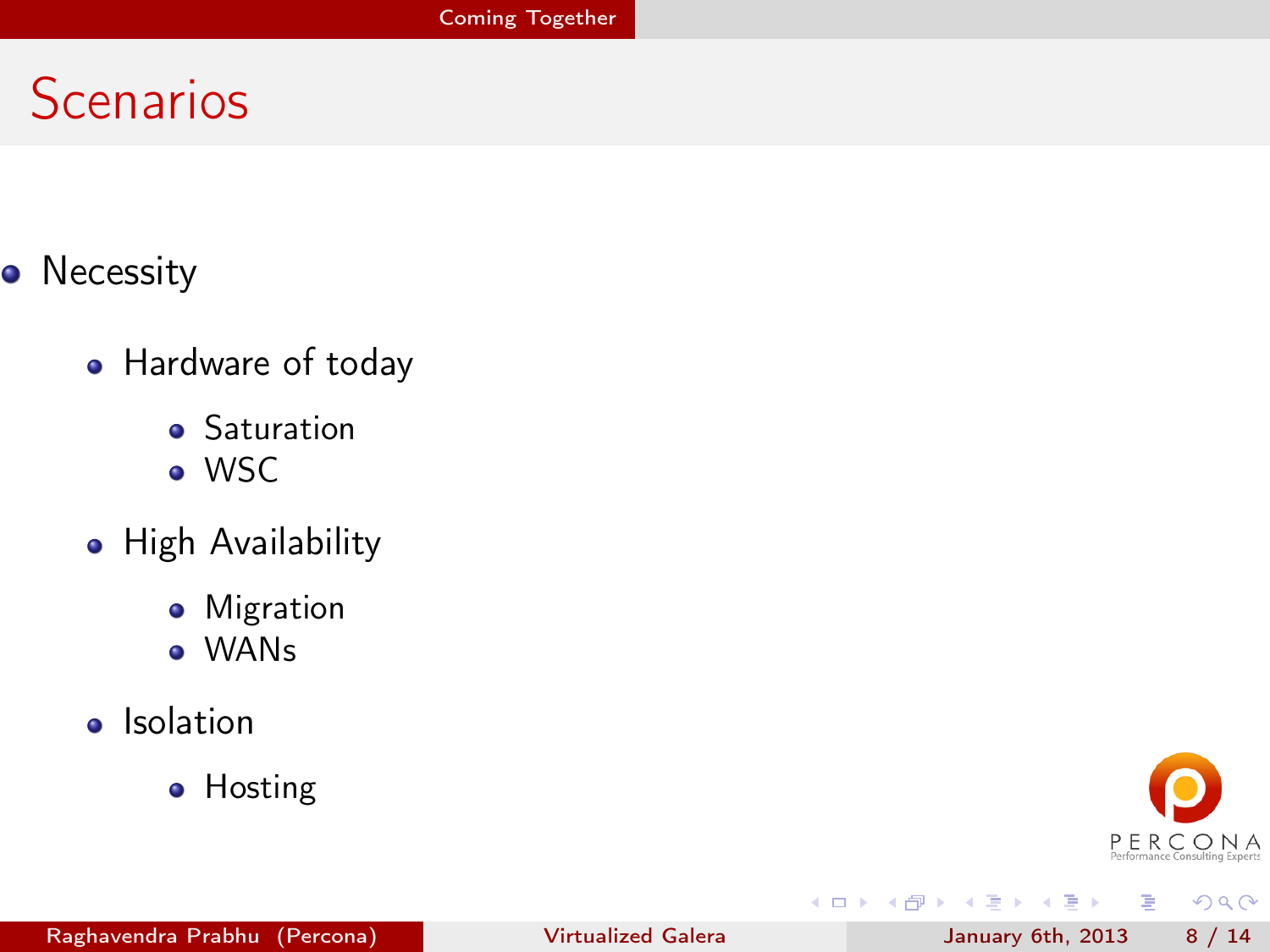## Deployment I

- **o** Initialisation
	- **•** Bootstrapping
	- **•** Cloning
		- QCOW zero-copy: I/O
		- Reduced memory footprint: KSM
		- **•** Thin-provisioning: Ballooning Upgrades!
		- Load-balancing galera



<span id="page-8-0"></span> $QQ$ 

э

医毛囊 医牙足囊炎

4 **D** F

∢ 何 ▶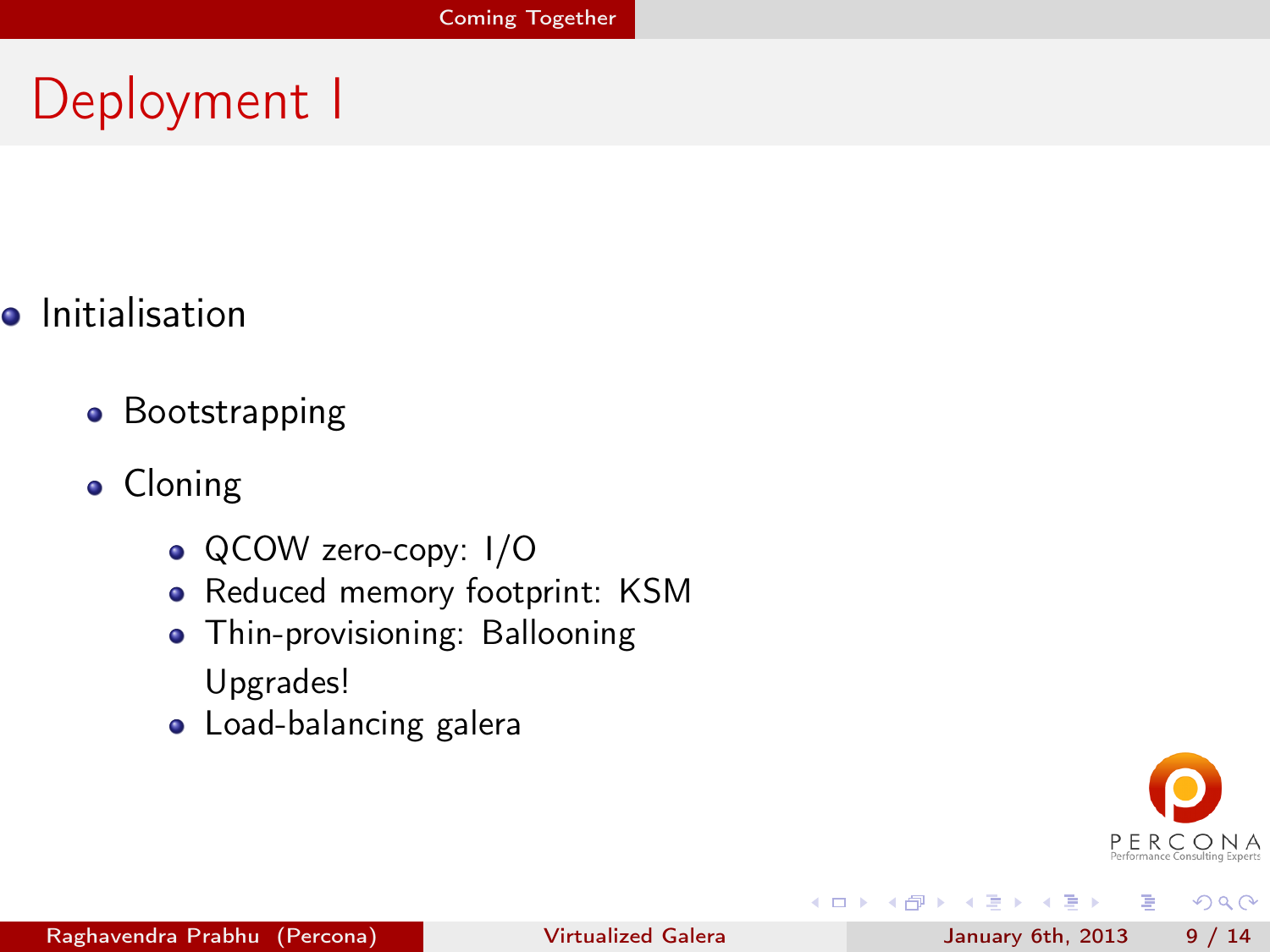# Deployment II

- **•** Operation
	- Migration
		- Live Migration: Streaming
	- **Guest Agent** 
		- **FTWRL: Xtrabackup**
	- Shared storage
		- COW or COR LAN v/s WAN



э

<span id="page-9-0"></span> $QQ$ 

4 **D** F ∢●  $\sim$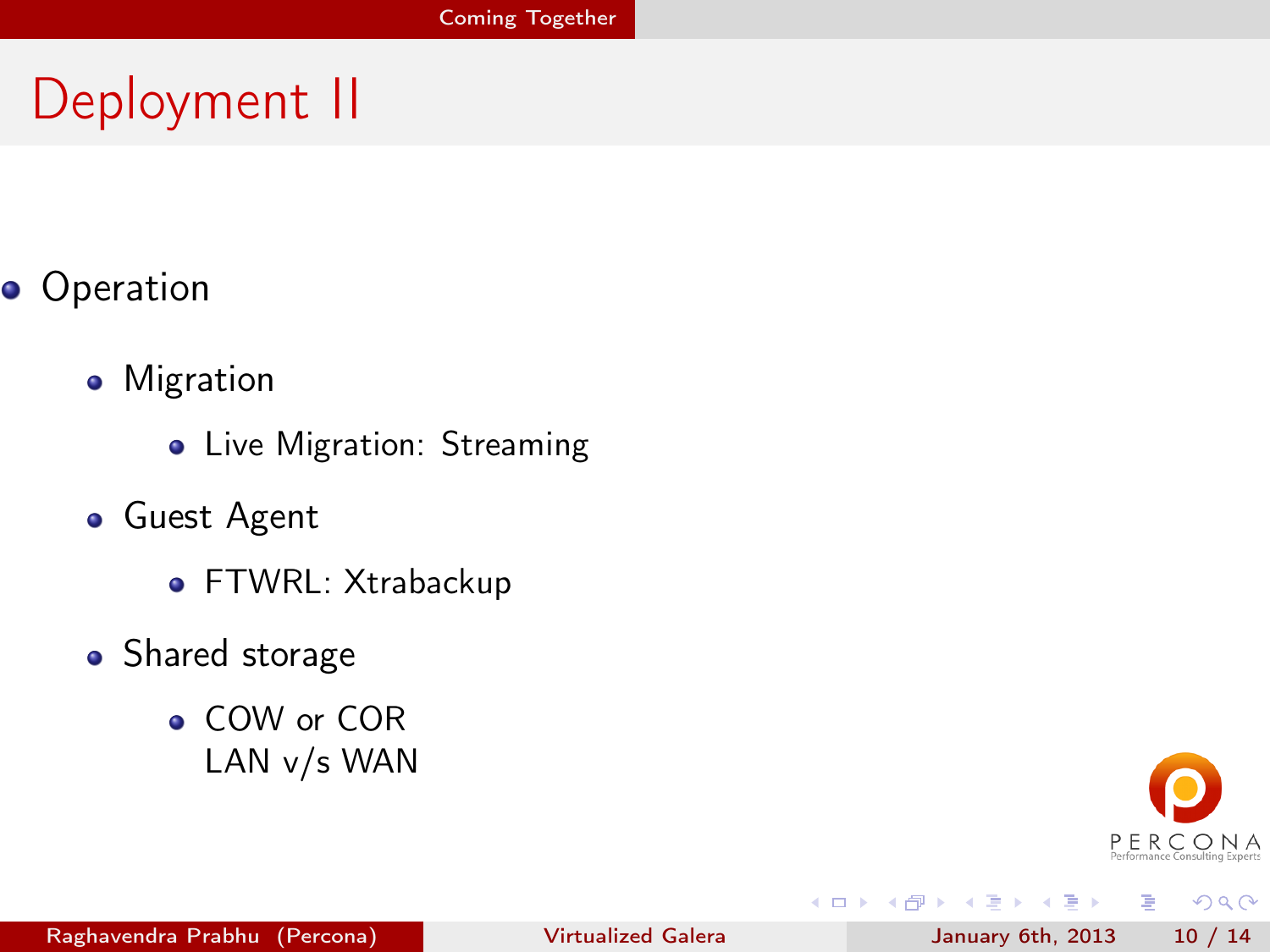# Deployment III

- **•** Storage
	- Single host
		- VirtFS: share the root! Works well with QCOW
- **•** Network
	- Latency Synchronous replication! Affects pre-commit stage
	- virtio-net/vhost-net



<span id="page-10-0"></span> $QQ$ 

э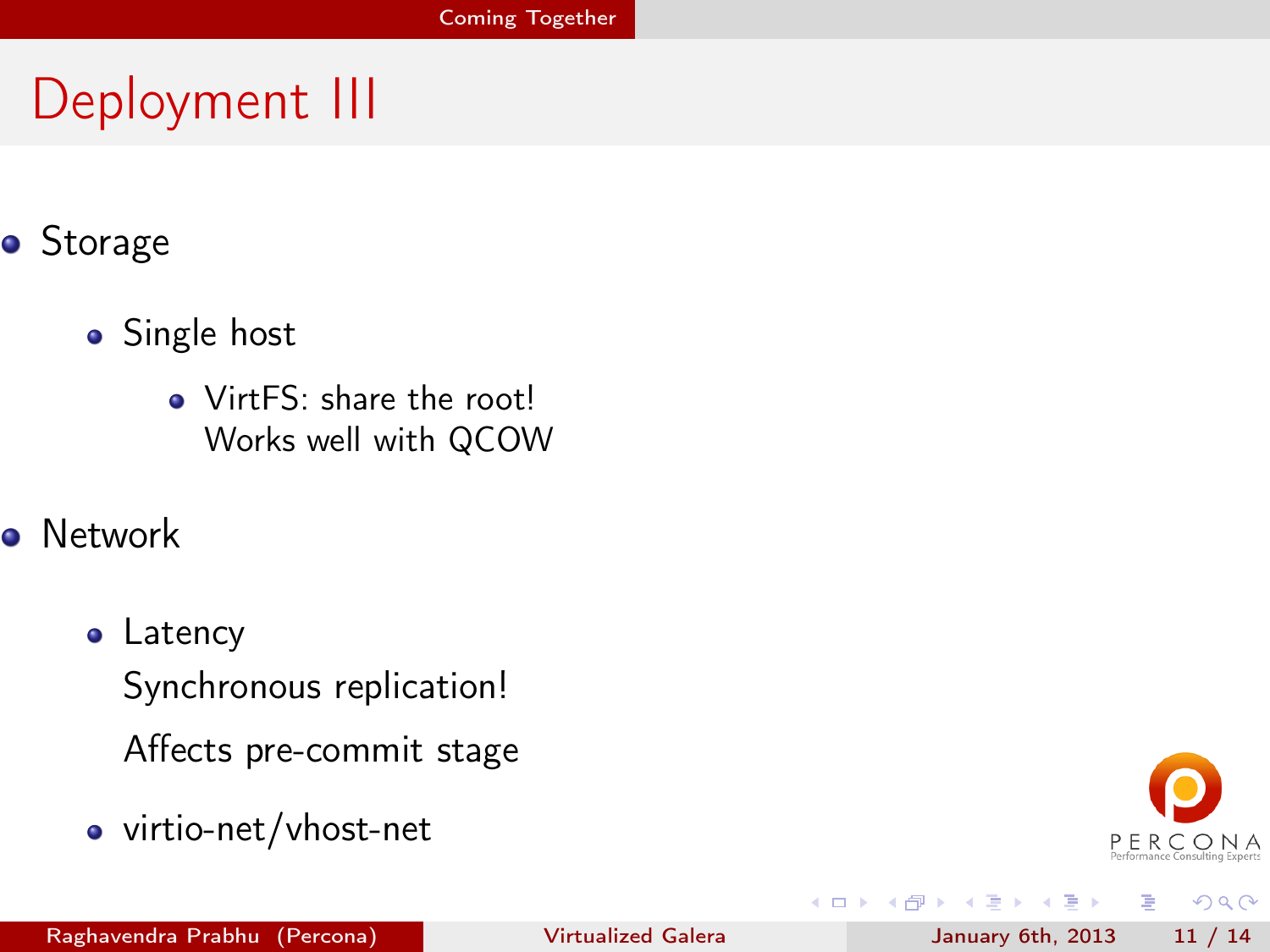# Deployment IV

#### Misc

- **•** Backups
	- Dirty bitmaps
- Roles
	- Throttling
	- Reader Writer Upgrades, maintenance Non-homogenous hardware Async replication support



э

<span id="page-11-0"></span> $QQ$ 

4 **D** F ∢●  $\rightarrow$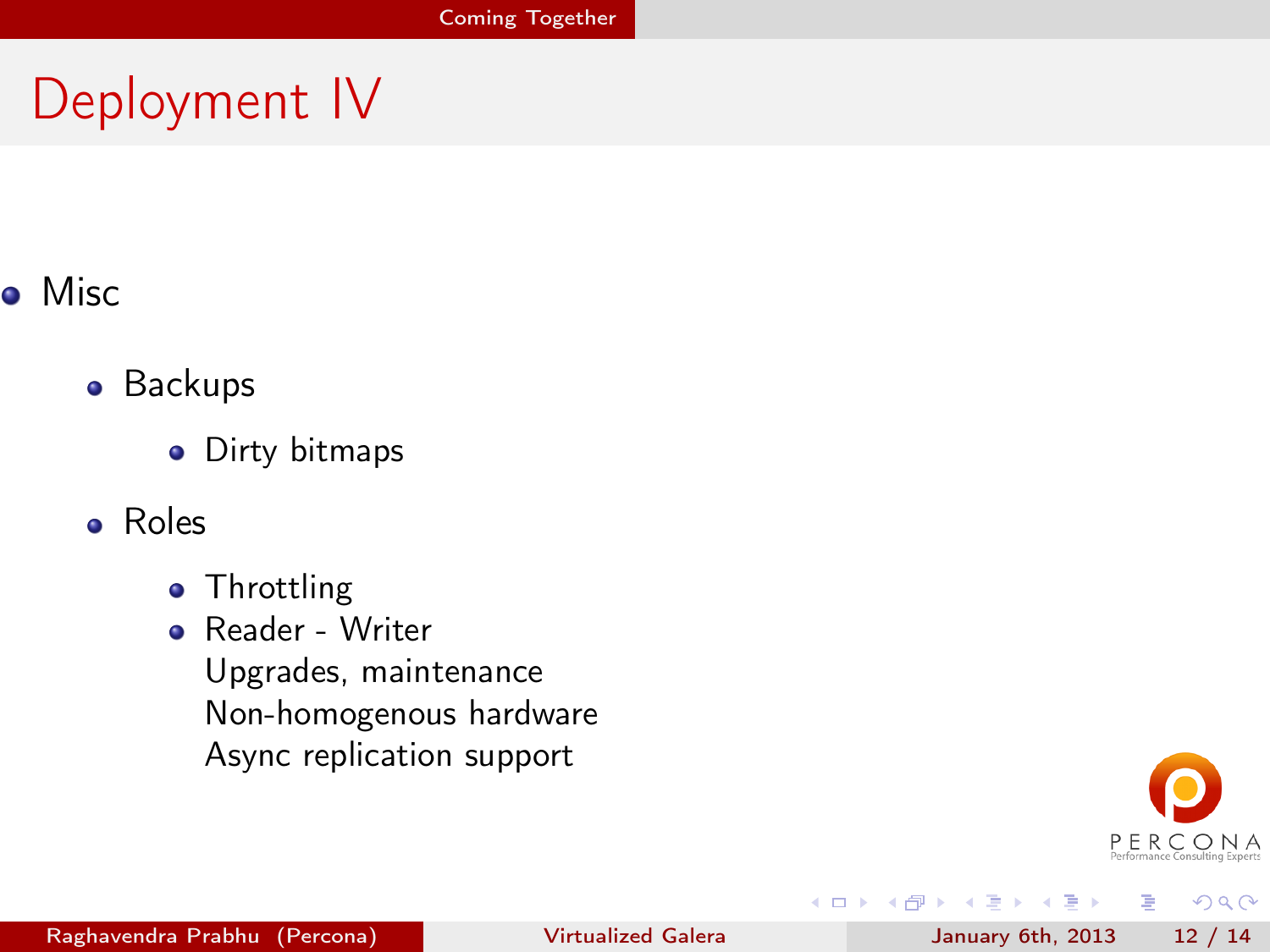# Thoughts?

- **Questions**
- **•** Usage and Experience



<span id="page-12-0"></span> $299$ 

÷.

Raghavendra Prabhu (Percona) [Virtualized Galera](#page-0-0) January 6th, 2013 13 / 14

 $\mathcal{A} \cong \mathcal{B} \times \mathcal{A} \cong \mathcal{B}$